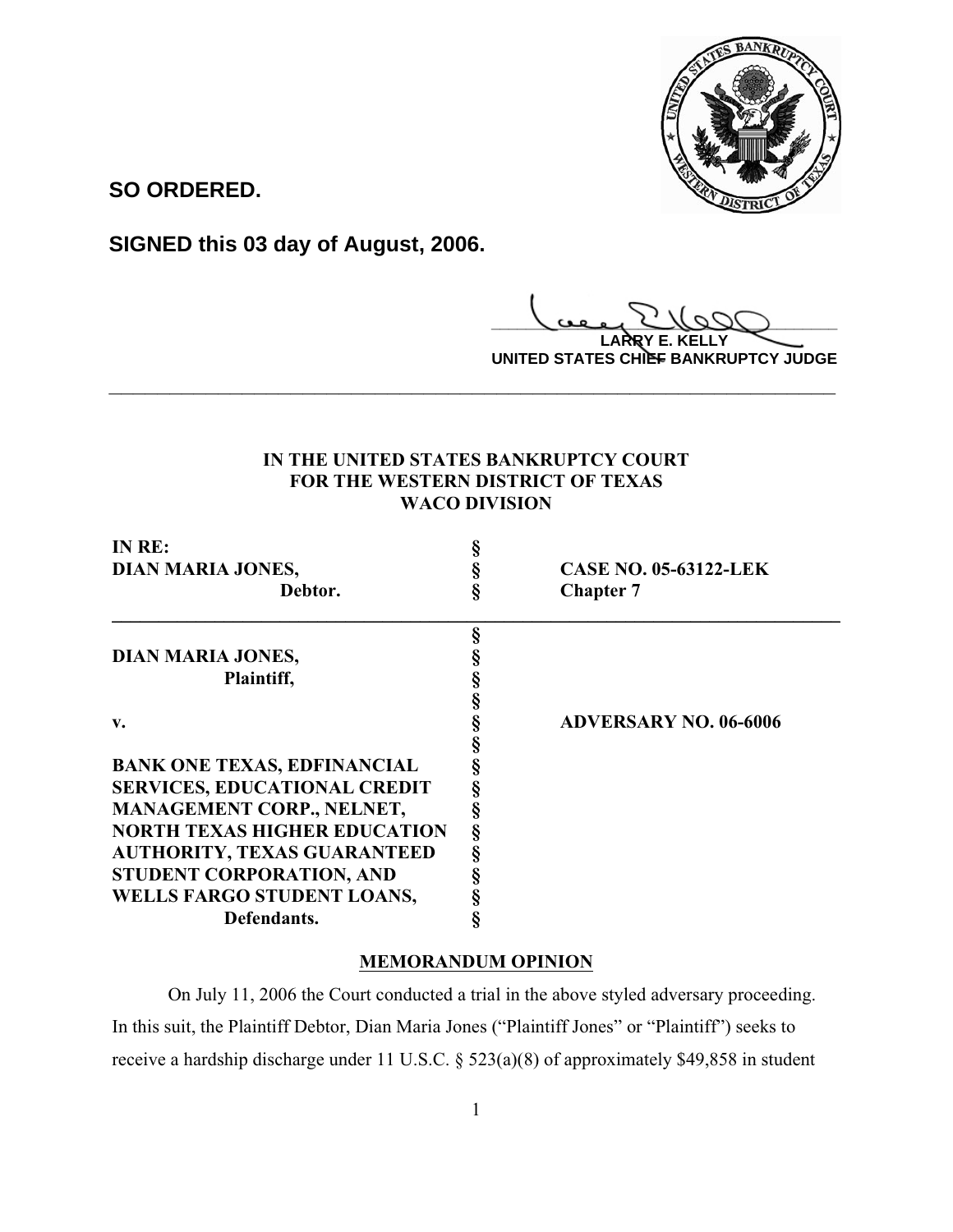loan debt that she alleges is owed Bank One Texas and Nelnet (total of \$37,445) and North Texas Higher Education Authority, Wells Fargo Student Loans, and Edfinancial (total of \$12,412). Texas Guaranteed Student Loan Corporation ("TGSLC") intervened in this suit. Educational Credit Management Corporation ("ECMC") substituted in place of Nelnet. The parties agreed that only TGSLC and ECMC currently hold the debt at issue in this suit and are, thus, the only two defendants in this suit.

At trial, Plaintiff appeared, representing herself pro se. Attorneys for Defendants ECMC and TGSLC appeared.

This is a core proceeding pursuant to 28 U.S.C.  $\S$  1334 and 28 U.S.C.  $\S$  157(b)(2)(I). After considering all of the evidence received at the trial, as well as the pleadings on file, the following represents the Court's findings of fact and conclusions of law made pursuant to Bankruptcy Rule 7052 and Federal Rule of Civil Procedure 52.

#### Background

Plaintiff Jones filed a no asset chapter 7 bankruptcy case on October 14, 2005. By this suit, she is attempting to stop collection of the student loan debt she incurred. Specifically, she asks the Court to enter declaratory judgment that the student loan debt is dischargeable under 11 U.S.C.  $\S 523(a)(8)$ . Plaintiff Jones asserts that she meets the requirements set by case law to have the debt held dischargeable: 1) it is an undue hardship for her to pay the debt because she has no job and no income other than assistance from various governmental entities and she has no assets; 2) she has a minor dependent; and 3) this situation has continued and will continue into the future–her financial situation is not going to change because she will be approximately 50 years old by the time she should complete her planned nursing program, leaving her a limited number of years remaining of productive work life. In other words, she argues that, if she is required to repay the debts, she will be placed in a position of undue hardship because she will not be able to maintain a minimal standard of living.

The Defendants argue that Plaintiff has the burden of proof to show the requirements set by case law to have the debts held nondischargeable. They assert she cannot support this burden of proof. None of the parties dispute the material facts surrounding the creation or repayment of the student loan debts at issue.

During trial, Plaintiff Jones admitted into evidence Exhibits 1 through 24. Defendant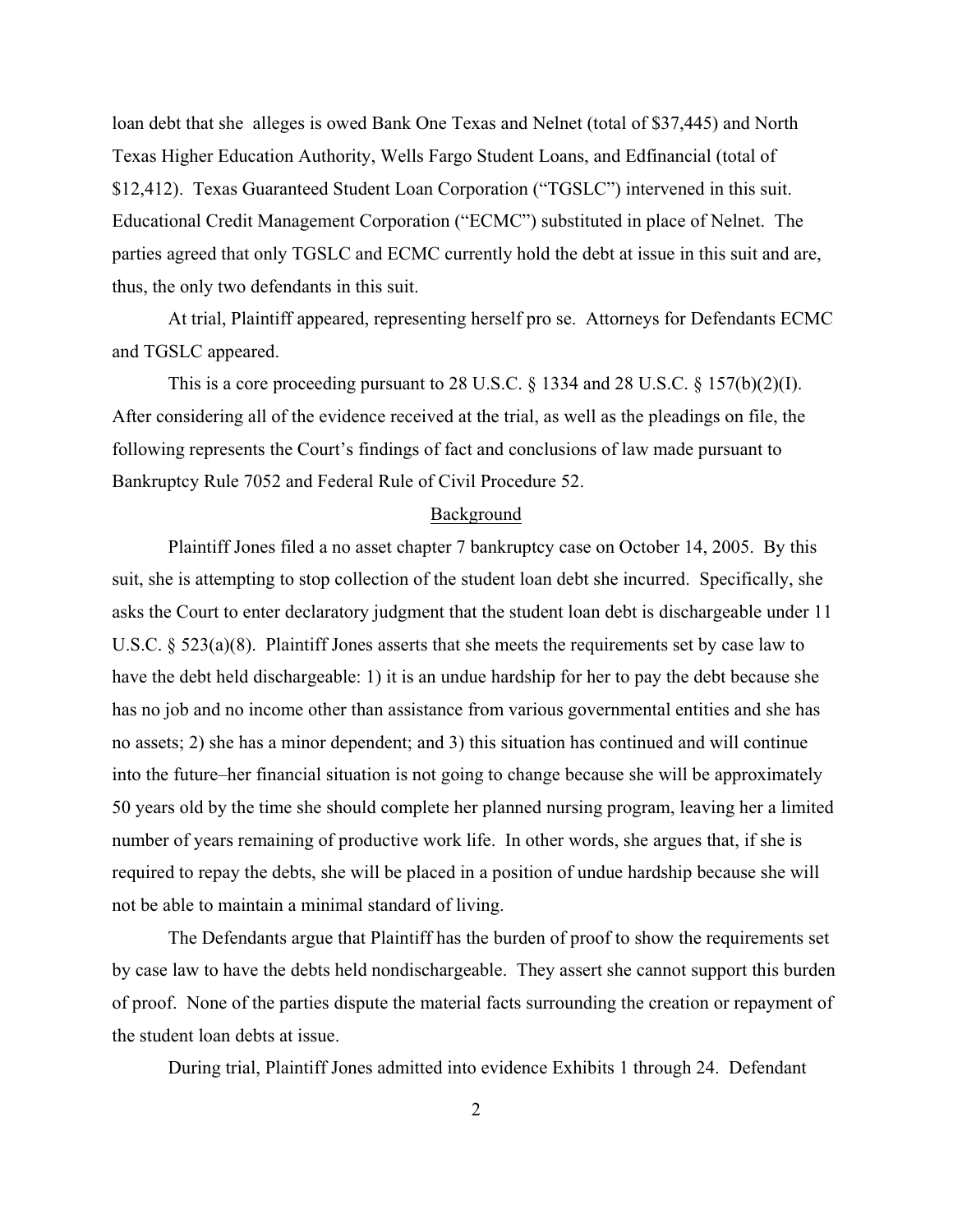ECMC admitted into evidence Exhibits A through H. Defendant TGSLC did not admit any exhibits into evidence. Plaintiff Jones testified on direct and cross-examination. All parties presented argument for and against the hardship discharge request.

## Findings of Fact

1. Plaintiff Jones, age 48, is a divorced mother of one minor children who lives with her.

2. Plaintiff received a G.E.D. diploma from high school. She is a full-time student at Temple College taking prerequisite courses for admission to the nursing program at Temple College. If accepted to the nursing program, it will take her approximately two years to complete this program.

3. Plaintiff's residency is limited to Bell County, Texas due to a county restriction ordered in the custody decision pertaining to the dependent child as part of Plaintiff's divorce.

4. According to Plaintiff's testimony, as of November 2005, she began receiving a Social Security child's benefit of \$459 per month (which increased to \$478 per month in June 2006 due to a cost of living increase). With her receipt of the child's benefit, she no longer receives a \$225 child support payment from the ex-husband. According to Social Security regulations, Plaintiff is only to use the child's benefit for the child and must deposit any unused funds per month in a savings account. She cannot use this money for her education.

5. According to Plaintiff's testimony, she receives \$429 per month in Section 8 Rental housing assistance which is paid directly to her landlord. Additionally, she pays approximately \$71 per month toward the housing expense. From Hill Country Community Action, Plaintiff receives some assistance with one utility bill, although she pays a co-pay amount; she receives one tank of gasoline for her car per week while she is attending college; and she receives some help with school books if there is money available. She receives health care through Bell County Indigent Health Care. She receives \$213 per month in food stamps.

6. Plaintiff drives a 1996 Chevy Lumina with approximately 128,000 miles.

7. She has normal and reasonable expenses. She allows herself and her son approximately \$40.00 for internet service and movie rentals per month, her only "luxury" expense.

8. Her current income is below the poverty level guideline of \$13,200 for a household of two published in the Federal Register Vol. 71, No. 15, January 24, 2003, pages 3848-3949.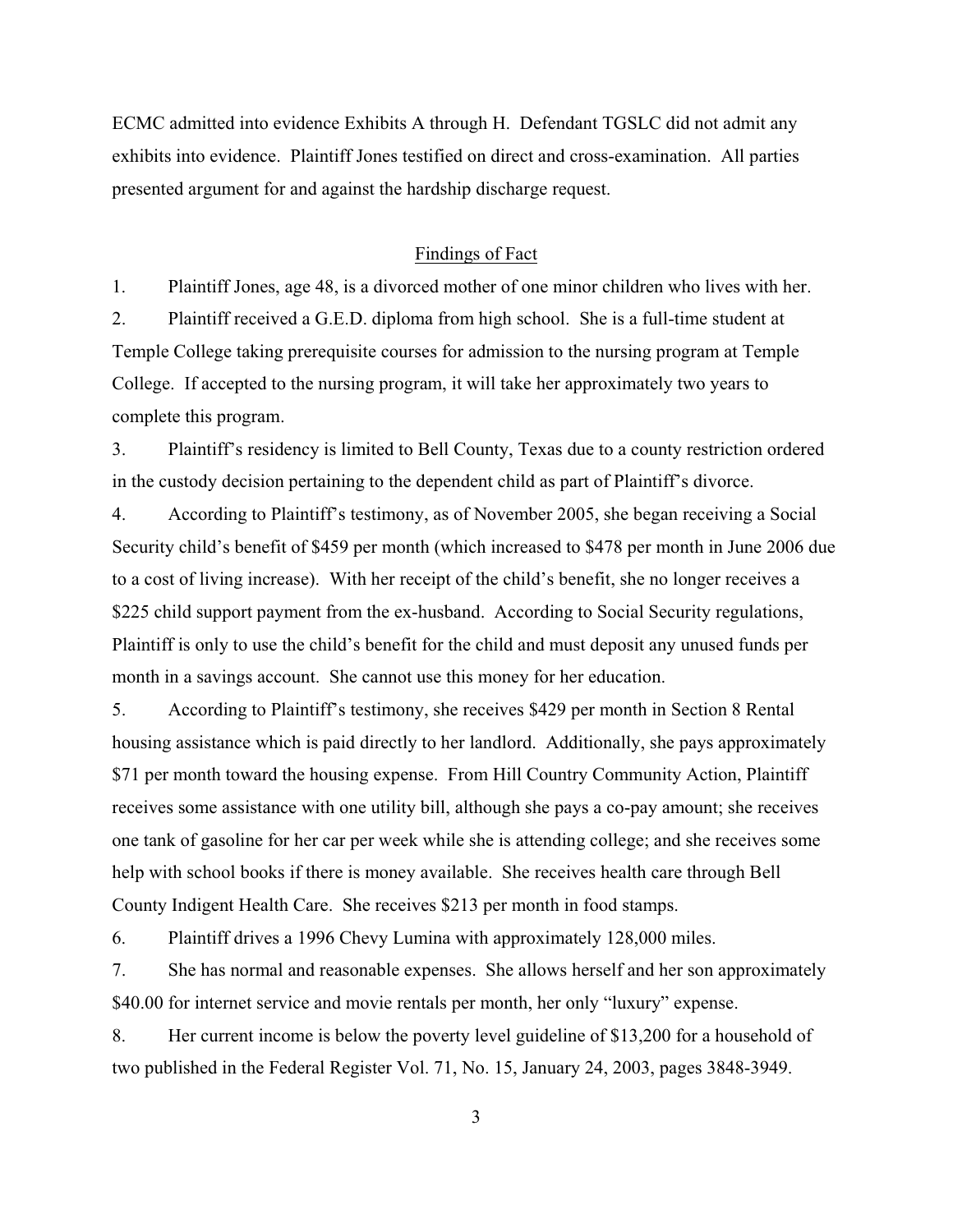Plaintiff's Exhibit 7.

9. For college tuition expenses, she will receive a Pell Grant for 2006-07 but no SEOG program money. She estimates her tuition for the year 2006-07 to be \$2263 for 12-13 hours, plus \$1000 for books, and she will have approximately \$418 remaining after payment of tuition and books from her Pell Grant.

10. Plaintiff had no earnings in 2005.

11. Plaintiff has not worked since she married in 1999. She worked before marriage and, at the time she exited the workforce, she held what can be classified as higher management positions, not entry level or clerical positions.

12. Plaintiff separated from her husband in July 2002. The parties had a trial in their divorce proceeding in November 2003, and a final decree was entered in April 2004. Her ex-husband appealed the decision, and Plaintiff began representing herself at this point. The appeal was dismissed in the spring of 2005.

13. Plaintiff has attended several junior colleges and colleges, including Tulsa Junior College, North Texas State University, and Temple College. She has obtained about 85-90 college credit hours but all are for lower division courses. She still needs several courses to get an associates degree in general studies- a physical education course and a higher level math course. Additionally, Plaintiff testified that she needs to make a "C" in an anatomy and physiology course in order to enter the nursing program, a subject area in which she testified she has struggled.

14. Plaintiff's Schedule F of unsecured debt listed a total unsecured debt of \$200,900. Of this amount, she listed a balance of about \$45,500 as student loan debt. All of the other unsecured debt was discharged by the discharge order issued on March 1, 2006 in Plaintiff's chapter 7 bankruptcy case.

15. Plaintiff's student loans at issue were made, insured, or guaranteed by a governmental unit, or made under a program funded in whole or in part by a governmental unit or nonprofit institution, or are for an obligation to repay funds received as an educational benefit, scholarship, or stipend, as described in 11 U.S.C. § 523(a)(8).

16. As of the end of June 2006, Plaintiff owes total student loan debt of approximately \$50,000, with \$4370 owed to ECMC and \$45,630 owed to TGSLC. Approximately 9 years have

4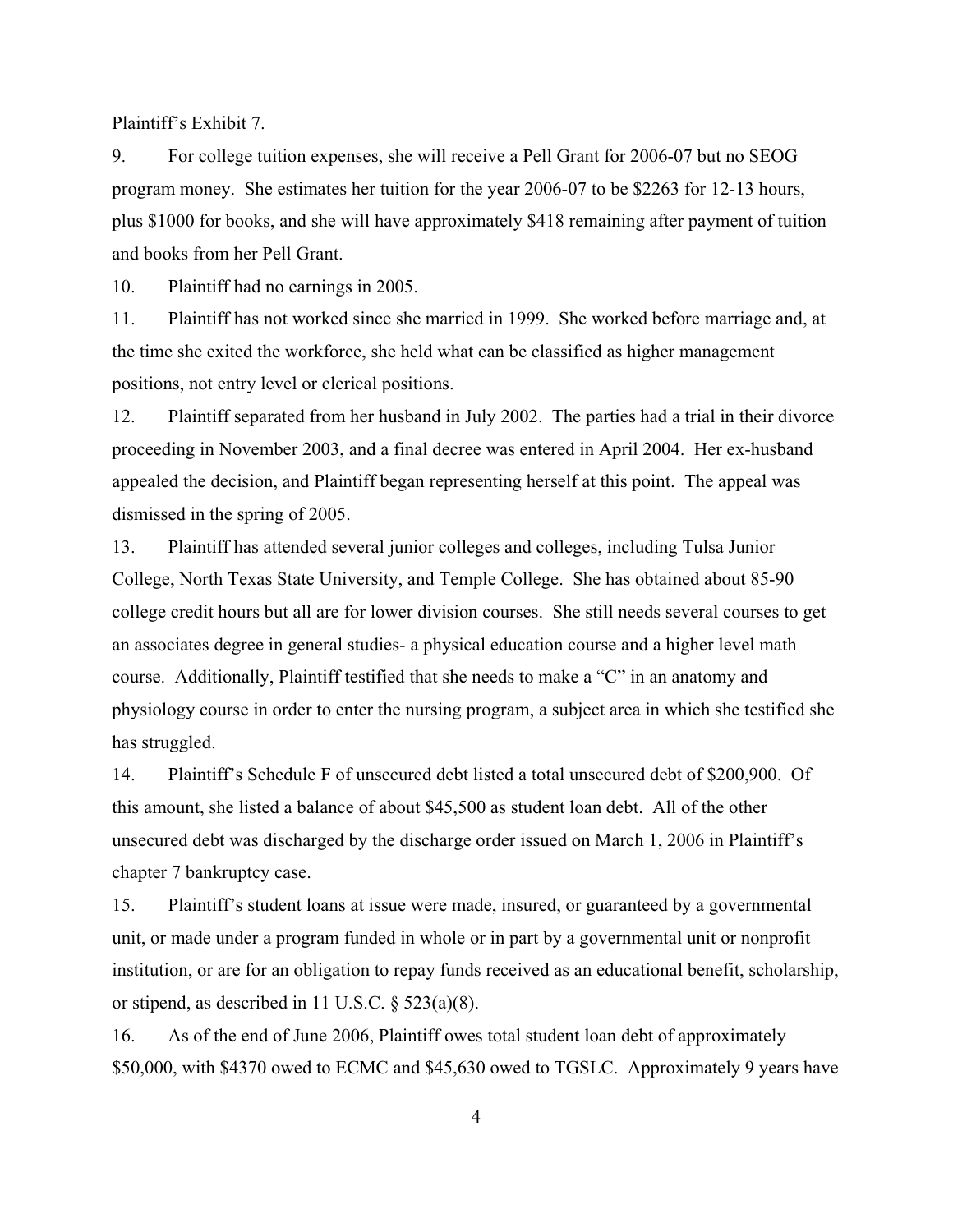passed since the last student loan at issue. While in college, she received deferments of the collection of the loans, but the loans continued to accrue interest.

17. The purpose of the loans owed to ECMC was for Plaintiff to attend Tulso Junior College on an HEAF Guaranteed Student Loan dated August 9, 1986 in the amount of \$2,500. ECMC Exhibit A. This loan was serviced by Nelnet. ECMC Exhibit D. This loan was assigned by the National Student Loan Program to ECMC. ECMC Exhibit B. The original principal amount has grown, via the accrual of interest, to \$4,370.74 as of June 27, 2006. ECMC Exhibit C. No payments have been made on this loan.

18. The purpose of the loans owed to TGSLC was for Plaintiff to attend Brookhaven College. See Exhibit List filed June 27, 2006. TGSLC's exhibits were not admitted into evidence, but because Plaintiff did not contest the debt owed to TGSLC, the exhibit list filed by TGSLC in the record of this case show that Plaintiff owes it the following debt:

a. Exhibit A: Promissory Note for Federal Stafford Loans payable to BankOne, Irving, Texas 75016, dated May 22, 1996 in the principal amount of \$7,500;

b. Exhibit B: Promissory Note for Federal Stafford Loans payable to BankOne, Irving, Texas 75016, dated May 31, 1995 in the principal amount of \$7,500; and

c. Exhibit C: Promissory Note for Federal Stafford Loans payable to BankOne, Irving, Texas 75016, dated June 6, 1994 in the principal amount of \$6,625.

Plaintiff did not contest that she has not made any payments on these debts.

19. Plaintiff testified that she did not apply to repay the debt through the William D. Ford Federal Direct Loan Program, a federal program with repayment plans available to address various repayment needs. Plaintiff testified that she did not apply to the Ford program because it imposes a 25 year burden of payments, she was not sure if all of her loans qualified for the program, and if she should ever have a change in life, such as a marriage, she did not want to saddle the future husband with repayment.

20. The student loan debt at issue are all "Stafford" loans and are subject to repayment through the Ford program.

#### Conclusions of Law

1. The applicable Bankruptcy Code section is 11 U.S.C. § 523(a)(8) which provides that "[a] discharge does not discharge an individual debtor from any debt--(8) for an educational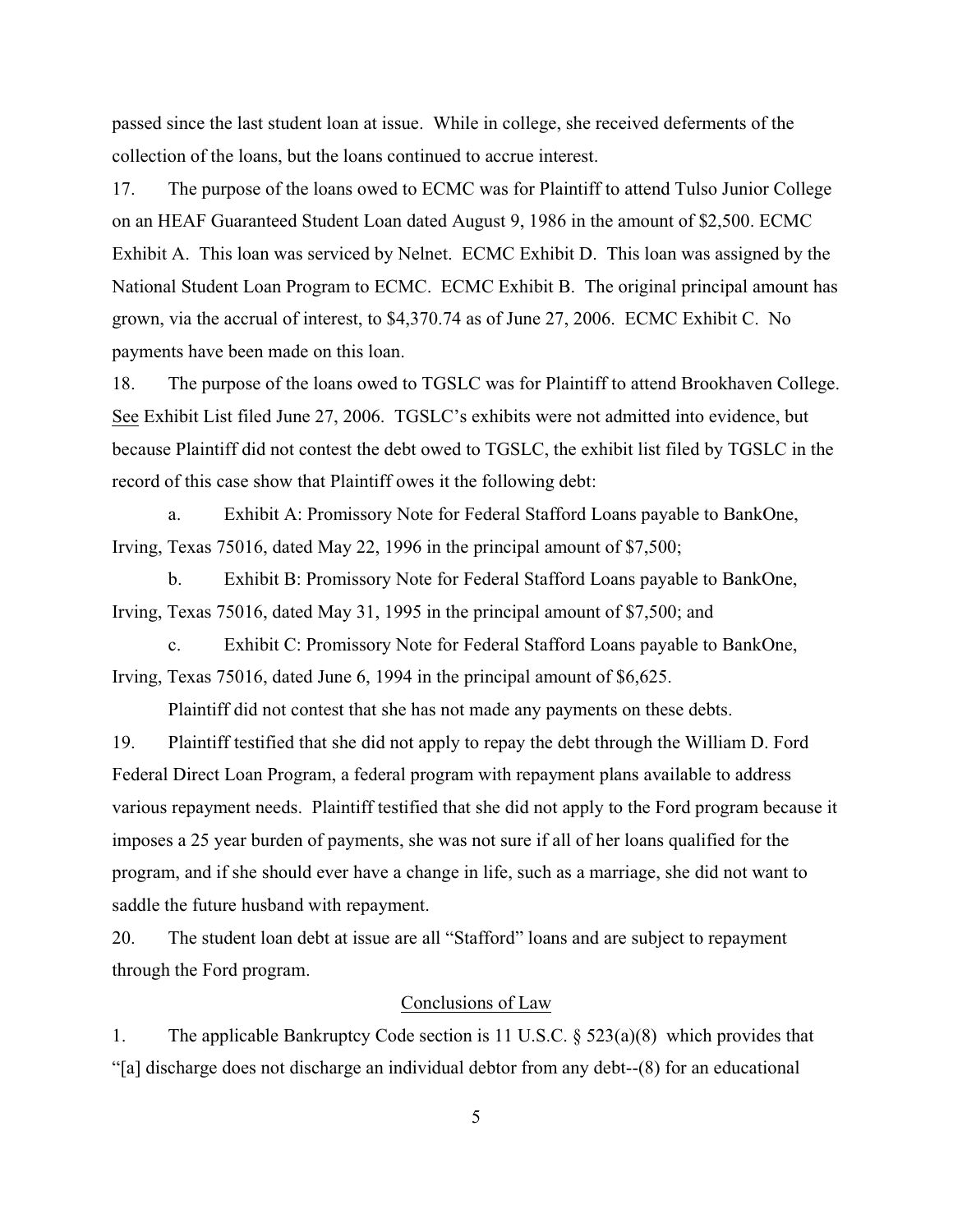benefit overpayment or loan made, insured or guaranteed by a governmental unit, or made under any program funded in whole or in part by a governmental unit or nonprofit institution, or for an obligation to repay funds received as an educational benefit, scholarship or stipend, unless excepting such debt from discharge under this paragraph will impose an undue hardship on the debtor and the debtor's dependants; . . .."

2. In Brunner v. New York State Higher Educ. Serv. Corp., 831 F.2d 395, 396 (2d Cir.1987), the Second Circuit articulated a test by which to evaluate the undue hardship determination. The Fifth Circuit, noting that the Brunner test had been the most widely-adopted test for entitlement to a hardship discharge, specifically adopted this test when evaluating a § 523(a)(8) "undue hardship" cause of action. See United States Department of Education v. Gerhardt (In re Gerhardt), 348 F.3d 89, 91 (5th Cir.2003) (noting that the 3d,  $4^{\text{th}}$ ,  $7^{\text{th}}$ ,  $9^{\text{th}}$ , and  $11^{\text{th}}$ Circuits had adopted the Brunner test). The Fifth Circuit reiterated the Brunner test as follows:

To justify discharging the debtor's student loans, the Brunner test requires a three-part showing:

(1) that the debtor cannot maintain, based on current income and expenses, a "minimal" standard of living for [himself] and [his] dependents if forced to repay the loans; (2) that additional circumstances exist indicating that this state of affairs is likely to persist for a significant portion of the repayment period of the student loans; and (3) that the debtor has made good faith efforts to repay the loans.

In re Gerhardt, 348 F.3d at 91 (citing Brunner, 831 F.2d at 396); see also, Tollison v. Suntech, Inc. (In re Tollison), 305 B.R. 656, 660 (Bankr. N.D. Miss. 2004) (same).

3. "In a  $\S 523(a)(8)$  cause of action, both the creditor and the debtor have respective burdens of proof." In re Tollison, 305 B.R. at 660. "The creditor has the initial burden of establishing the following: (1) the existence of a debt; (2) made for an educational loan; (3) made, insured, or guaranteed by a governmental unit, or made under any program funded in whole or in part by a governmental unit or nonprofit institution." Id. "If the creditor meets this burden, the debtor must then prove that excepting the debt from discharge will impose an undue hardship." Id.

4. Here, there are no factual disputes that these loans meet the required debt factors, thus, Defendants have, in effect, met their burden.

5. Plaintiff then must prove that her circumstances are such that she should receive a discharge of the debt under the three prongs of the Brunner/Gerhardt test.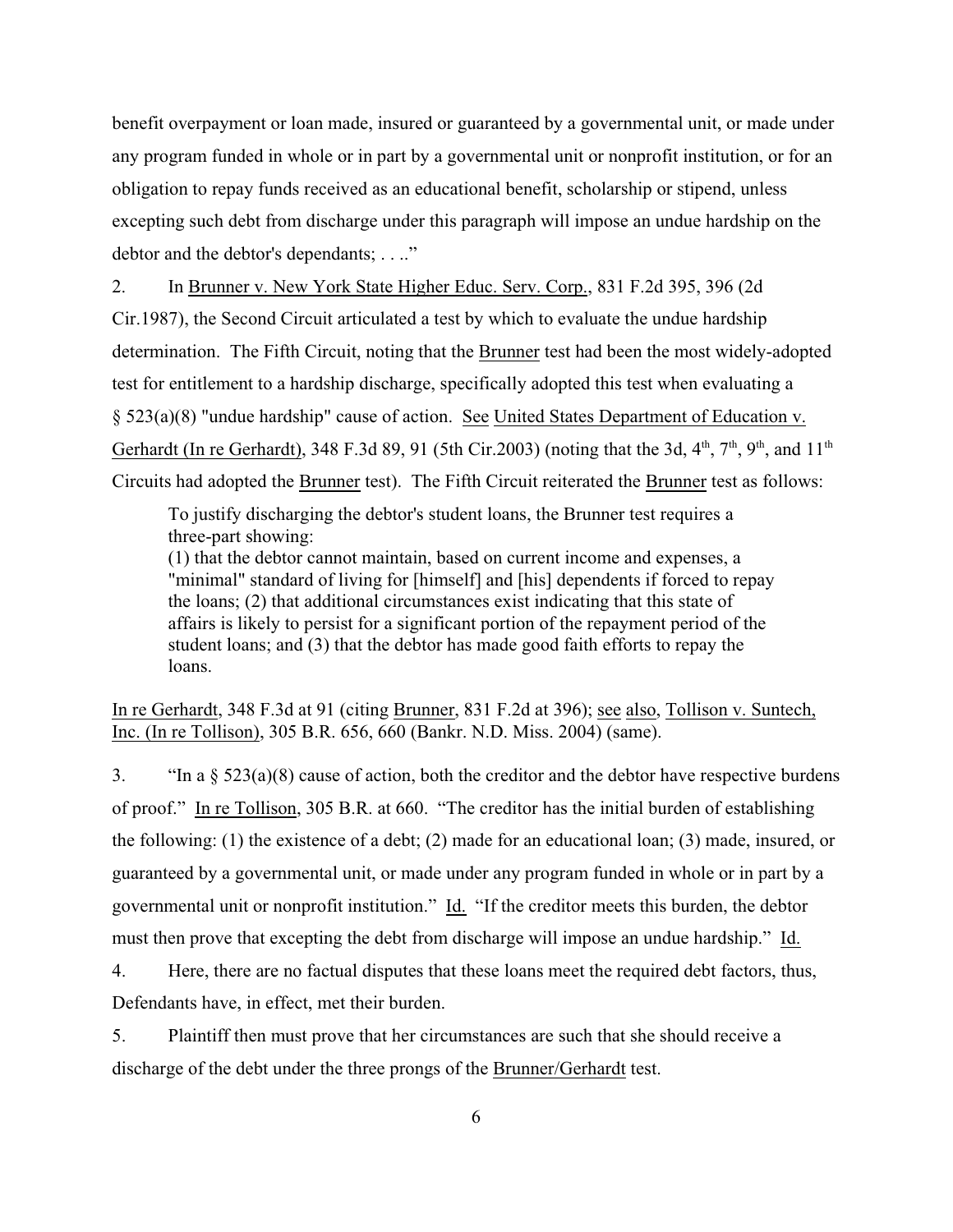6. Given the evidence presented here, the Court will begin its analysis with the first prong, then second prong, then third prong of Brunner/Gerhardt test.

### First Prong of Brunner/Gerhardt

Plaintiff provided testimony and evidence that she cannot pay now the debt at issue. She has no income, other than from governmental assistance programs, and the Social Security child's benefit to be used to support her child. The Plaintiff provided evidence, which Defendants did not challenge, that her monthly income is below the poverty level for a household of two persons. Plaintiff has met the factor of showing that she cannot maintain, based on current income and expenses, a "minimal" standard of living if required to repay the student loan debts at issue.

### Second Prong of Brunner/Gerhardt

Plaintiff must show that "additional circumstances exist" which indicate the state of her financial affairs is likely to persist for a "significant portion of the repayment period of the student loans." The repayment period of these loans is indefinite, given the unilateral and retroactive annulment of the statute of limitations applicable to collection of this type of debt, see 20 U.S.C. §1091a(a)(2). According to Gerhardt, this second prong of the test is "meant to be 'a demanding requirement." Gerhardt, 348 F.3d at 92. In fact, "proving that the debtor 'is currently in financial straits' is not enough. Instead, the debtor must specifically prove 'a total incapacity . . . in the future to pay [his] debts for reasons not within [his] control.'" Id. The Fifth Circuit then lists some examples of "additional circumstances" showing this "total incapacity" to pay debts, including "'psychiatric problems, lack of usable job skills, and severely limited education.'" Id. at n.2 (quoting In re Roach, 288 B.R. 437, 445 (Bankr. E.D. La. 2003)).

Here, Plaintiff Jones has shown herself to be educated and well-spoken. Considering that Plaintiff has not been formally trained in legal proceedings, she presented her claims at trial in a very organized manner, with supporting documentation, and made a good presentation of her position. She has shown perseverance in her pursuit of a higher level of education, being a single mother on extremely limited funds. Also, her poor financial situation may continue. The evidence shows her chosen field of nursing may not be the best career for her to obtain gainful employment: 1) a job in nursing requires a knowledge of math and anatomy and physiology, academic areas in which she testified she has difficulty; and 2) she will be approximately 50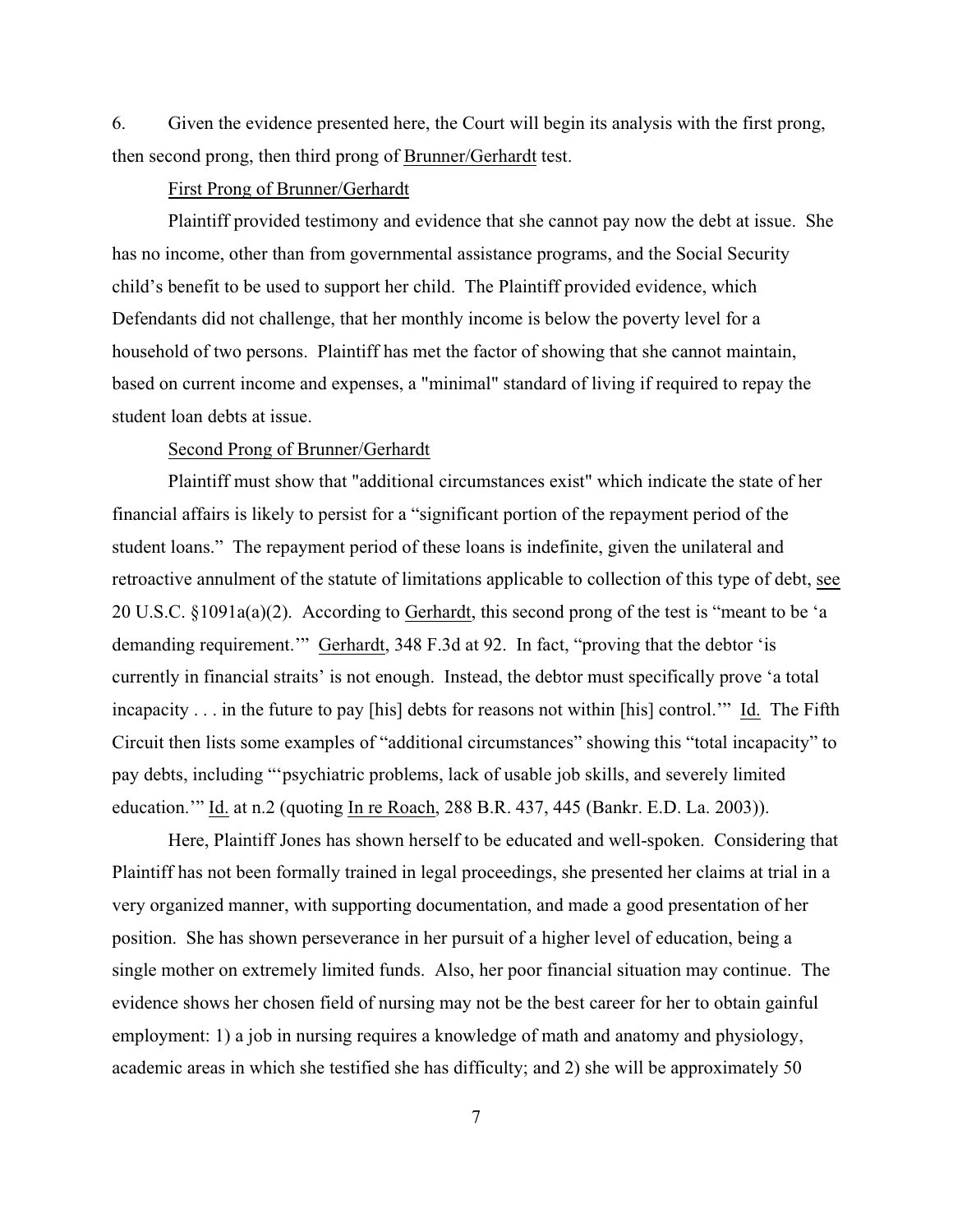years old if she completes the nursing program as contemplated, not leaving a many years of work before retirement age, or, consequently, many years to repay any debt incurred during the nursing program.

In any event, Plaintiff has not shown herself to be "more" than in financial straits, that she has any of the "additional" limitations noted in Gerhardt to prevent repayment of the debt: continuing mental problems, lack of usable job skills, or a severely limited education. Her testimony showed that, prior to getting married and having a child, Plaintiff was able to obtain what was an entry level job and, through her good work skills, move upward in the employer's management hierarchy to attain a job with more responsibilities. Plaintiff fails to meet this second prong of the test that she has a total incapacity to repay the debt owed to Defendants.

Third Prong of Brunner/Gerhardt.

Plaintiff must show that she has made a good faith effort to repay her debt. It was uncontradicted that Plaintiff has made no payments on any of the loans. However, it is not evidence of bad faith for a debtor to have not made payments on a debt if the person had no money with which to make the payments. There was evidence that, since 1999, Plaintiff has a reasonable explanation for not working: marriage, the birth of a child, followed by a lengthy and acrimonious divorce. However, there was evidence that Plaintiff had not sufficiently explored the ability to secure repayment help through the William D. Ford Federal Direct Loan Program, a program that might help her, although she had no legal obligation to apply to such a program.<sup>1</sup> Plaintiff testified that she did not pursue the Ford program because of the 25-year burden of payments, she was not sure if all of her loans qualified for the program, and if she should ever have a change in life, such as a marriage, she did not want to saddle the future husband with repayment. The Court determines that the facts established show Plaintiff did not make a good faith effort to repay her loans.

 $<sup>1</sup>$  The William D. Ford Direct Loan Consolidation Program is a federal program with four repayment plans</sup> available to address various repayment needs of Stafford loans. One of these options is called the Income Contingent Repayment Plan (ICMP), found at 34 C.F.R § 685.208. In § 685.208(a)(1) for Repayment Plans, this regulation states in general that "[a] borrower may repay a Direct Subsidized Loan, a Direct Unsubsidized Loan, a Direct Subsidized Consolidation Loan, or a Direct Unsubsidized Consolidation Loan under . . . the income contingent repayment plan." The ICMP is described in 34 C.F.R. § 685.208(f). In general, the ICMP provides that a borrower's net disposable income, total amount borrowed, and family size will be considered in determining a monthly repayment amount. When a borrower's income falls under the poverty level, there is no payment required, and, at the end of 25 years, any amounts that may remain due and owing on the loan are forgiven.